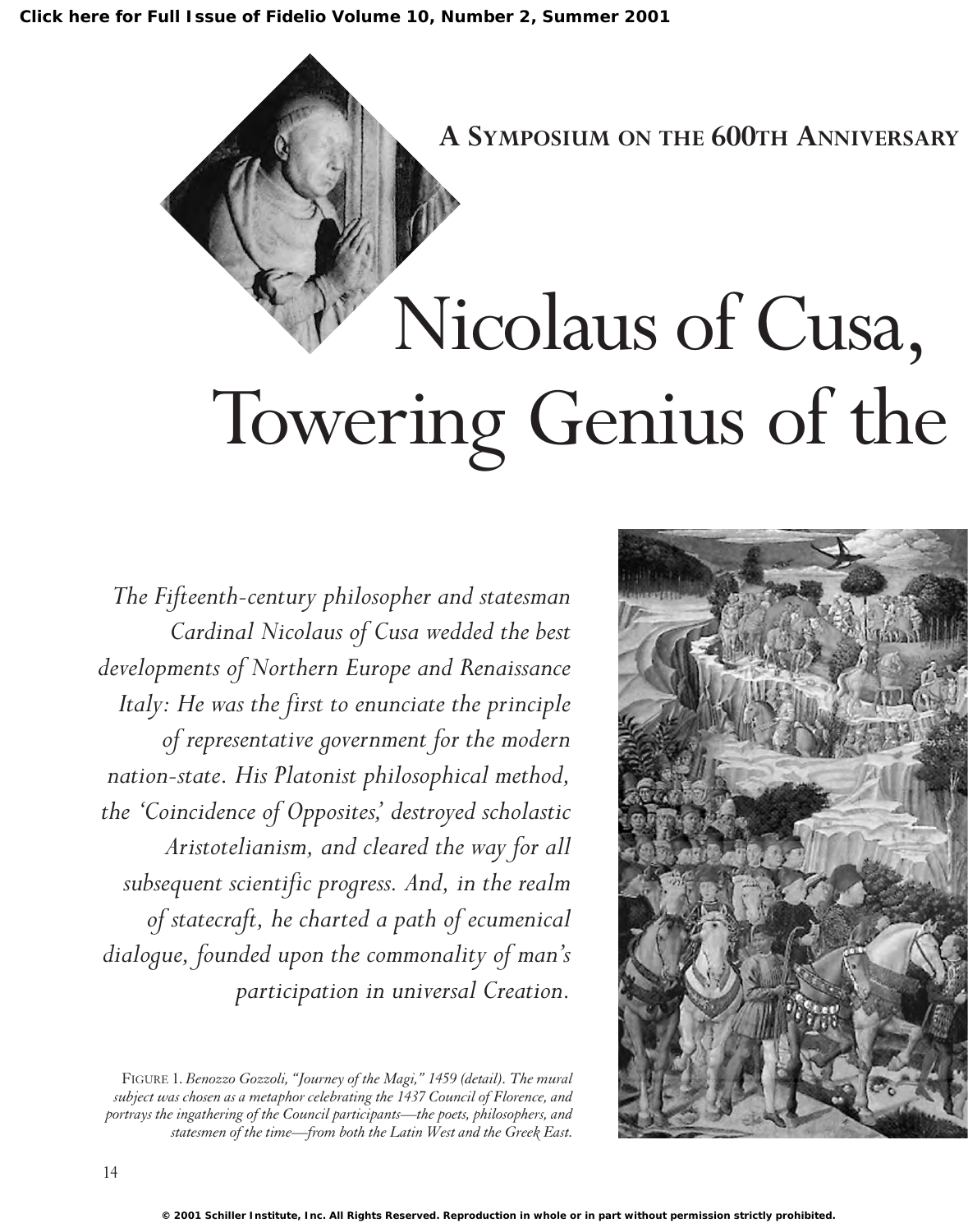### **OF THE BIRTH OF CARDINAL NICOLAUS OF CUSA**

# Renaissance by Helga Zepp LaRouche



It is an extraordinary joy for me to speak about my<br>good friend, Nicolaus of Cusa. And, given the fact that<br>it is his birthday somewhere between April and June,<br>he will be 600 years old. And I really mean the joy of a t is an extraordinary joy for me to speak about my good friend, Nicolaus of Cusa. And, given the fact that it is his birthday somewhere between April and June, friend having a birthday, because when a friend has a birthday, you realize that without this individual, the world would be so much poorer. And I hope that with my remarks, I will interest you in studying Nicolaus of Cusa, his ideas and concepts, so that he becomes one of your dear friends, too, if he is not so already.

The reason why this particular man is so extraordinarily important is, because it was his ideas which gave the beautiful, Italian Renaissance, the Golden Renaissance of Florence, an even higher expression, because he was the towering genius among all the many geniuses who came together at that point. It was this unbelievable, fantastic explosion of human creativity expressed in this Renaissance, which succeeded in overcoming the Dark Age of the Fourteenth century. And, it is more urgent than ever before, to study the example of the Golden Renaissance, to find the clues of how we can overcome the Dark Age of today.

Just as during Nicolaus's time, when the issue of peace was of the highest actuality, so today we have terrible wars

 $\overline{\phantom{a}}$ 

*This article has been edited from a keynote address to the Schiller Institute International Conference, "The Ecumenical Battle for the Common Good," Bad Schwalbach, Germany, May 6, 2001. News coverage appears on page 68 of this issue.*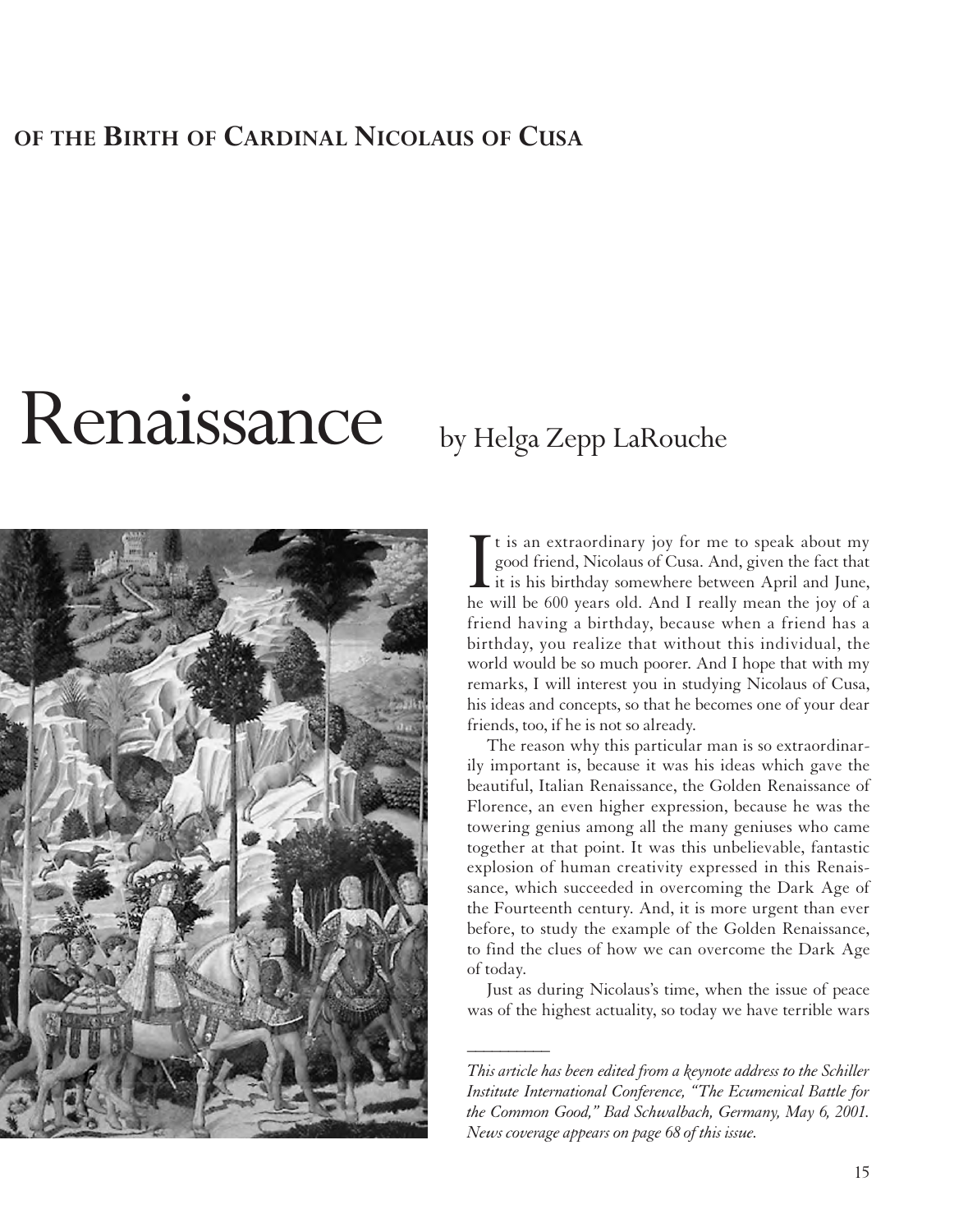raging in Africa, in the Middle East, in the Balkans, but also within nations, like Colombia, Indonesia, and many other countries. The image of man, which Nicolaus so beautifully defined, is once again in shambles; and when the British press talks about "culling people" in the context of the next global flu epidemic being the equivalent of hoof-and-mouth disease for human beings, you can see what the value of human life is today. As in Cusa's time, the challenges of these new diseases are such that a new scientific revolution is required. But, also, the issues which concerned him—namely, what should be the principles according to which countries, nations, and peoples relate to each other?—are of the utmost importance today.

To answer all of these questions, one of the most important struggles to understand, both then and now, is the conflict between those, on the one hand, who contributed to the emergence of the sovereign nation-state, through fundamental changes in world outlook during the transition from the Thirteenth to the Fourteenth centuries, and especially in the Fifteenth century and Nicolaus's contribution; and those on the other side, who wanted to go back to imperial structures of the period before that, such as the forces of globalization today. That globalization is a new version of the old Roman Empire, an Anglo-American version, which actually kills entire continents and turns the world into a global plantation, is now being seen by more and more people.

But, how precious the instrument of the sovereign nation-state actually is for the defense of the common good, and what enormous efforts it took, to arrive at the concepts of national sovereignty and a community of states based on international law—the knowledge of this has been thoroughly obscured by those who benefit from globalization, and who point to the nation-state as the source of all evil.

What I want to do in this presentation, is to set the record straight, and completely agree with that genius of international law, the late Baron Friedrich von der Heydte, that the ideas of a community of states based on international law, are so very integral to European culture, that this culture cannot even be thought of, without them. Globalization directly threatens the very essence of European culture. Let me therefore present to you some of the ideas, which went into the emergence of the nation-state and the community of nations based on international law, and then show you, why the works of Nicolaus of Cusa meant a qualitative change in the tradition of all Platonic thinkers before him, and why his breakthrough of the *coincidentia oppositorum,* the thinking of the opposites in coincidence—which today is rep-

resented in a qualitatively enriched form by Lyndon LaRouche—is exactly the level of thinking necessary for a Renaissance today!

### Birth of the Nation-State

So, what steps were necessary, for the nation-state to come into being?

Dr. Sergei Glazyev spoke two days ago about world organizations, the I.M.F., World Bank, W.T.O.; and if, while I'm speaking, you think about the emergence of the nation-state, you can actually see that the effort to put these current instruments of globalization in control of the world, is an effort to turn the clock back before A.D. 1000, 1100; actually, before the idea of sovereignty existed.

The Middle Ages in Europe were essentially dominated by two poles: the Holy Roman Empire, on the one hand, and the Papacy, on the other; but, despite changing rivalries, these were united in the concept of a universal, occidental Christianity, in which the philosophical idea of the "*reductio ad unum,*" the reduction of the multitude to unity, governed the political thinking of the time. For example, the "Königsspiegel" ("The King's Mirror") of Gottfried of Viterbo (1180) develops this universal idea of the Emperor, with all its tradition, in a straightforward way. Even if there were other, regional ruling structures from the Tenth to the Twelfth centuries, one could not call these regional power formations, "states."

It took the decisive change in political thinking, during the transition from the Thirteenth to the Fourteenth centuries, for the different aspects of what eventually, with Nicolaus of Cusa, constituted the sovereign nationstate, to emerge.

Around the turn from the Thirteenth to the Fourteenth century, the top of the old hierarchical order—the Empire, and the Church as a temporal power—lost influence, and power structures on a lower level were strengthened. Eventually, these no longer recognized any power, or decision-making authority, above them, arrogating to themselves the right to decide about the life and death of their subjects.

Thus, in the beginning, these regional ruling structures achieved a "status," a state, *état.*

The Infante Peter of Aragon talks in his "Fürstenspiegel" ("Prince's Mirror") of 1355, of a "conservative status." The same formulation is used in a letter by Petrarch to Francesco of Carrara, about the administration of the community. Also, English authors of the Fourteenth century use the word "status" for "state."

The only challenge to the universal hierarchical order of the Holy Roman Empire, was the Tenth- and Eleventhcentury establishment of Norman monarchies on the out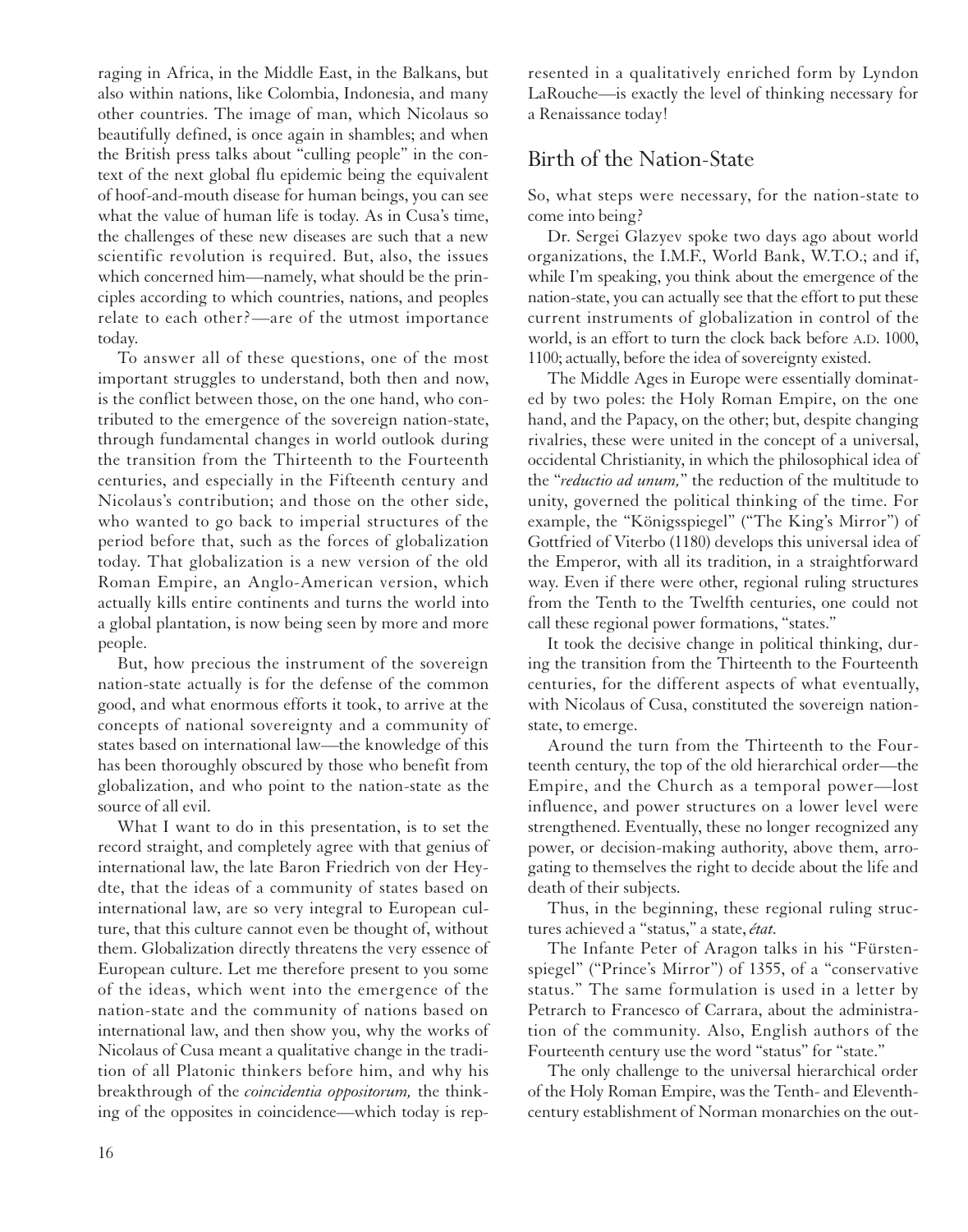skirts of the Empire—in western France, England, Sicily, Russia, and Poland—which ignored the philosophy of the power of the Empire, and based themselves on a strong administration, their own nobility, a mercenary army, a jurisdiction, and a coherent financial and trade policy. The Norman historian Orderic Vitalis (1075- ?1143), for example, did not entertain the idea in his work, that the Holy Roman Empire of his time continued the Roman Empire of the past, but assumed instead that it was the Normans who were the carriers of world historical development, for which divine providence had selected them. This was a peripheral development, but it did not go unnoticed.

The two individuals who can be called the pioneers—not prophets, but pioneers—of the modern state, were John of Salisbury (1120-80) and Guillaume d'Auvergne (?1180-1249); their social teaching was, however, still based on a cosmological order. John of Salisbury wrote the so-called *Policraticus,* a work of state theory, "About the vain worries of the courtiers and the influence of the philosophers," which is one of the few timeless works of state science. But the "res publica" is still, for him, embedded within a *spiritual* hierarchy. The same is true for Guillaume d'Auvergne, Bishop of Paris, who in 1235 wrote of the "state of the angels"

being a model for the commonwealth on earth.

These two books were the first social theory ever, and crucial for the new theory of the state in France, in which the tendency for a developing nation-state was most advanced.

The *Policraticus,* taught by the Cistercian monk Heliand von Froidemont and Guillame d'Auvergne, influenced Gilbert of Tournoi, Thomas Aquinas, Bonaventura, and Aegidius Colonna of Rome, who wrote the first modern theory of the state.

John of Salisbury emphasized political justice, as being an important step in the evolution of political theory. Aegidius Colonna was the first to speak of political theory as an independent science, and he was the educator of Philip the Fair (1268-1314).

### Emerging National Sovereignty

The first sovereign nation-states emerged in England, with Henry II Plantagenet (r. 1154-89); in France, with Louis IX (St. Louis) (r. 1226-70); in Sicily, with Frederick II Hohenstauffen (r. 1212-1250); and in Spain, with Ferdinand III (el Santo), and his successor, Alfonso the Wise (r. 1252-58).

These new state formations were all based on similar features. First, a clearly ordered jurisdiction. Second, a



*France's Louis IX (St. Louis), like other pioneers of the nationstate, established the primacy of royal courts over those of the nobility and Church.*



*Holy Roman Emperor Frederick II Hohenstauffen was the first to appeal to reason, rather than merely demand obedience of the rulers of sovereign states. Shown is a contemporary seal.*

The Granger Collection, NY

*St. Thomas Aquinas. His father and brothers helped Frederick II found the Sicilian state; he developed the idea into a general theory.* 



The Granger Collection, NY

The Granger Collection, NY

*England's Henry II. A new legal code, issued in the King's name, helped consolidate the state power structure. Detail of wood engraving, c. 1230-1260.*



The Granger Collection, NY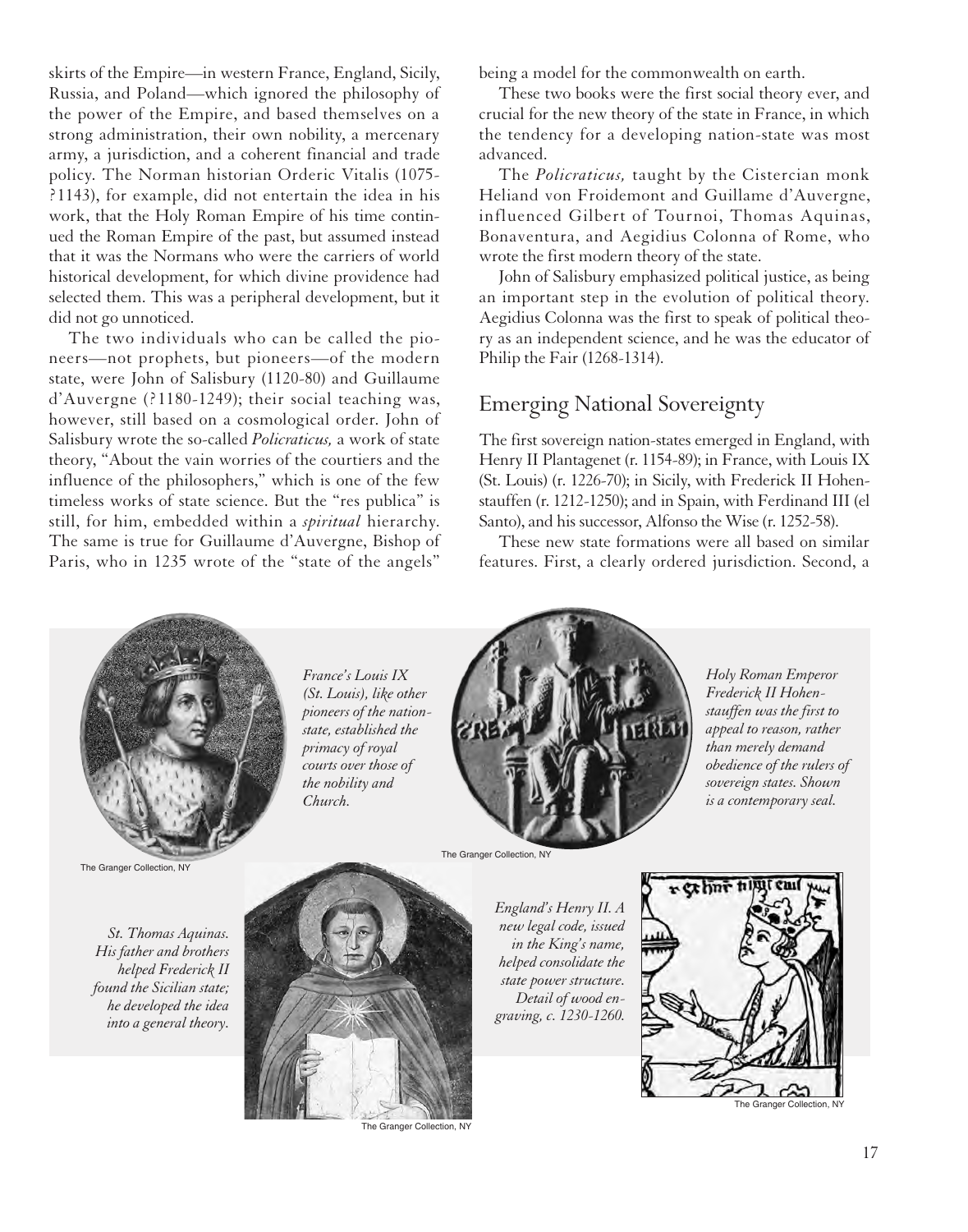territorial structure according to jurisdictional districts. Third, the superiority of royal courts over those of the nobility and Church. Fourth, the strengthening of royal courts, and the issuance of new laws and institutions in a code promulgated in the king's name.

In England, France, and Sicily, an order of financial administration developed parallel to the jurisdiction.

The result of these reforms in these four states was, that it was the new power structure which had control over life and death, it being exclusively in the hands of the leadership of the state, and no longer in the hands of the lesser nobility.

There was a consolidation of power internally, and at the same time, a declaration of sovereignty toward the external. What that meant was, first, not to recognize any higher earthly power; second, the leadership of an emperor in his own territory; third, to be a coherent community.

This notion, not to recognize any higher earthly power, suddenly became *the* leitmotif of the transition from the Thirteenth to the Fourteenth centuries, and this became one of the most powerful ideas in the development of modern Europe!

At the beginning of the Fourteenth century, in the fight between Pope Boniface VIII and Philip the Fair, this became the fighting slogan of the royalist party. It led to the summoning of the Estates-General in 1302, and the Act of 23 February, in which Philip declared his intention to disinherit his sons, if they were ever to recognize any higher authority in France than God.

Alfonso the Wise in Spain, and Frederick II in Sicily, adopted the same formulation.

In Sicily, interestingly enough, it was the father and brothers of Thomas Aquinas, who helped Frederick II found the Sicilian state. Thomas Aquinas developed this idea to a general theory.

A counter-tendency was the theory of the "emperor status" of the Pope, as a temporal power. The main theoretician of this was Aegidius Colonna, and his ideas were taken up by Pope Boniface VIII, who expressed them in the Bull *Una Sancta.*

There is an anecdote told—I don't know if it's true, but the anecdote is told—that Boniface once climbed the stairs of a church in Rome, and shouted at people: "*Ego Caesar, ego Imperator!*" Which, obviously, was absolutely not the intention of what Popes are supposed to be.

On the other side of the conflict, you had the emerging national sovereignty, where, for the first time, a shift occurred, such that in the state, not only the interest of the king, but the common good, was a concern.

One step in this direction was the writing of Alfonso the Wise, that the king, as the representative of God, has to guarantee Justice and Truth for the people he governs.

The notion of sovereign equality was first mentioned by the philosopher and poet Ramon Llull (Lullus) at the end of the Thirteenth century. He also had the idea of a "*persona communa,*" in whom goodness, greatness, and stability for the community, are united. For Llull, however, in the Thirteenth century, this *persona communa* was still the world emperor.

Frederick II Hohenstauffen was the first to appeal to the reason of the rulers of the sovereign, *equal* states, instead of just demanding obedience of them.

A truly revolutionary breakthrough occurred, when the Dominican philosopher John Quidort of Paris elaborated the idea of a multitude of equal, independent states and the idea that there could be peace in the world, only if there were no Emperor. Only in a system of juridically equal states, each limited to its own territory, could there be peace and concordance. The drive for world dominion, the mere idea of being greater than others, necessarily brings nonpeace, he wrote. This represented a decisive step in the evolution of the modern international law of peoples.

Quidort's writings were ammunition in the fight of France against the demands of papal power. The thenfamous lawyer Peter Dubois wrote in 1305 in a leaflet: "In my view, there is rarely a reasonable person, who would like to believe that, concerning temporal matters, there should be one single ruler in the whole world, who would govern everything, and to whom all ears would listen; because if you drive toward such a condition, there will be wars, riots, and fighting without end, and no one could suppress it, because there are too many people, too great distances and differentiations of the individual countries, which are too big, and the natural inclination of people for opposition and dissonances is too large."

In this entire period, the tension between the Empire and the emerging states was unresolved, and a "*concordantia disconcordantium*" was the essential conflict of the time. The best thinkers and most advanced kings of the Thirteenth and Fourteenth centuries tried in vain to find a solution to overcome this tension.

The poet Dante is an illustration of Lyndon LaRouche's argument, that the beautiful visions of poets are often the inspiration for the politicians; such was the vision in his *De Monarchia,* which portrayed the ideal of world community, where the deep longing for peace was realized.

It is interesting that, long before this, what Professor von der Heydte calls the "birth-hour of the modern nation-state," actually went through its labor pains. Saint Augustine wrote in the *City of God,* that only an evil state would be imperialistic—a clear reference to the Roman Empire—and that well-meaning men would not derive happiness from the *size* of their empire. Because its vast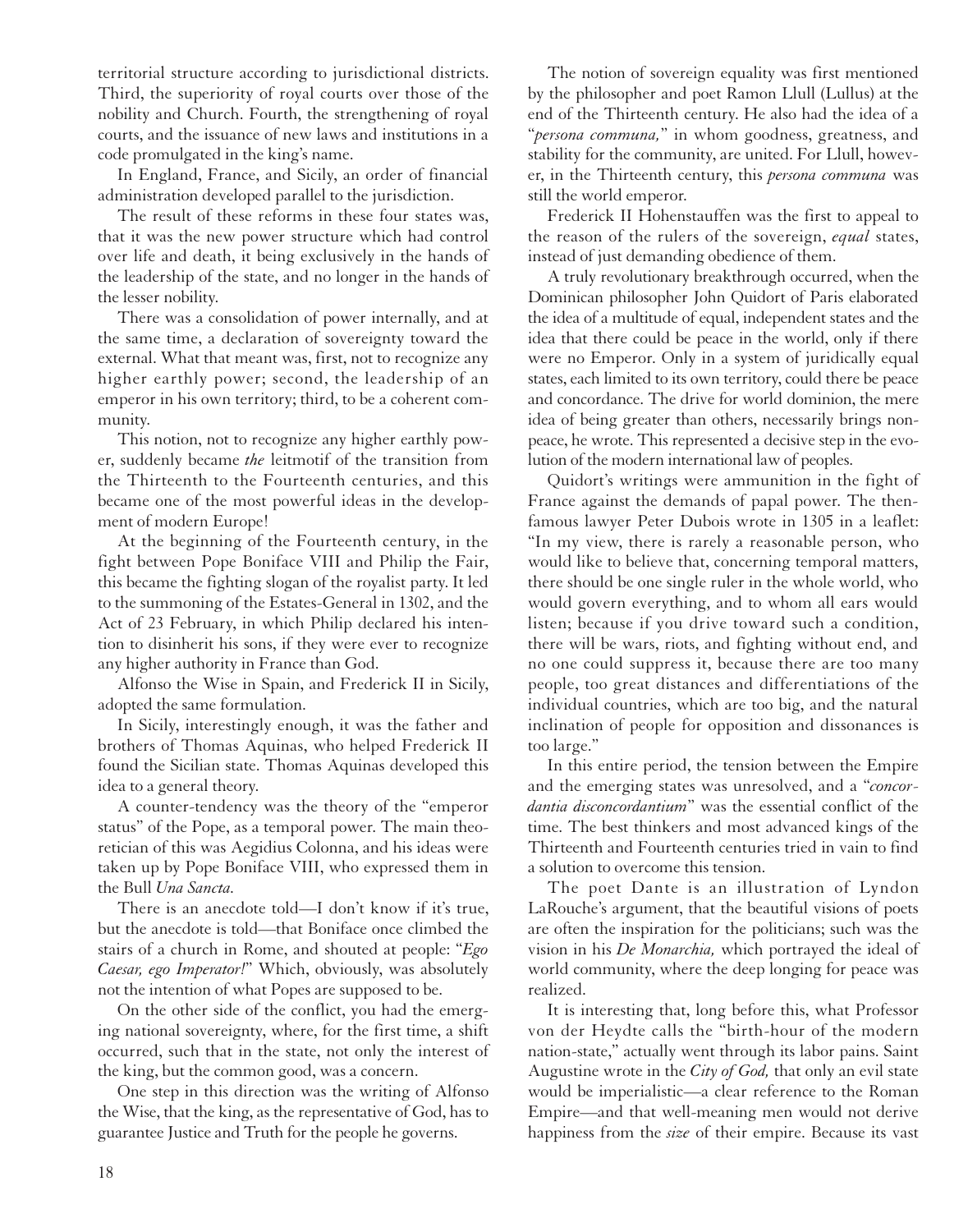extent, would only have grown because of its injustice, against which justified wars would have been fought; whereas, the empire would be small, if there were calm and peaceful neighbors. And thus, according to Augustine, smaller states would be better than large, never-satisfied empires.

Extremely important for Alfonso the Wise, Llull, and Thomas Aquinas, was the question of justice in the state. Aquinas even said, that life in society cannot exist, if there is not someone on the top of the state, concerned with the *Bonum Communum,* the common good. And that is exactly what the problem is with globalization today—that at the top of these supranational institutions, they could not care less for the common good.

### The *Concordantia catholica* and Political Freedom

What inspired the different philosophers, poets, and state theoreticians who contributed to the idea of the international law of peoples, and of national sovereignty, was a passionate drive for peace; and, justice and love were regarded as the preconditions for peace. Especially today, when there is no peace in many areas of the world, when globalization causes wars and threatens a new global Dark Age, it is of the utmost importance to understand, that *it was the desire for peace, which stood at the beginning of the development of national sover-*

Courtesy of Dr. Helmut Gestrich, Cusanus-Gesellschaft, Bernkastel-Kues

r of Dr.

### *eignty and international law.*

The philosopher whose political theory represented a grand design for a functioning peace-order in the world, who resolved the "*concordantia disconcordantium,*" was Nicolaus of Cusa, the greatest thinker of the Fifteenth century. His *Concordantia catholica* (*Catholic Concordance*), a paper written for the Council of Basel, not only contains in Books I and II, ideas about the reform of the Church, but in Book III, an argument for the reform of the Holy Roman Empire. Nicolaus gives here, for the first time, a concrete institutional form to the constitutional demands on the ruler, which was a major step in the direction of modern constitutionalism, and even the separation of powers.

Completely new in Nicolaus's approach, was the idea of natural freedom and equality, as the basis for participation in government. Here, we have the beginning of the political rights of all people!

Nicolaus writes in the *Concordantia:*

Therefore, since all are by nature free, every governance whether it consists in a written law, or in living law in the person of a prince . . . can only come from the agreement and consent of the subjects. For, if men are by nature equal in power and equally free, the true, properly ordered authority of one common ruler, who is their equal in power, can only be constituted by the election and consent of the others, and law is also established by consent.

This was totally revolutionary—that the rulers and the governed are equal and equally free. And, at another place, he says, that what is true for the German, is also true for the Ethiopian! Nicolaus really meant human rights as a universal principle.

In Book III, he writes:

Natural laws precede all human considerations, and provide the principle for them all. First, nature intends every kind of animal to preserve its physical existence and its life, to avoid what could be harmful, and to secure what is necessary to it. For the first requirement of essence is that it exist.

If one were to write a new constitution for a world of sovereign nation-states, this definition of Nicolaus's could go into it completely unchanged, because, first off, people have to exist. He continues:



But, from the beginning, men have been endowed with reason, which distinguishes them from animals. They know, because of the existence of their reason, that association and sharing are most useful—indeed, necessary for their self-preservation, and to achieve the purpose of human existence.

And therefore, Cusa argues,

Human beings have built cities and adopted laws to preserve unity and harmony, and they established guardians of all of these laws, with the power necessary to provide for the public good.

*"De concordantia catholica" ("The Catholic Concordance"). Written in 1433, it called for reform of both the Church and the Holy Roman Empire. (Frontispiece, Book III.)*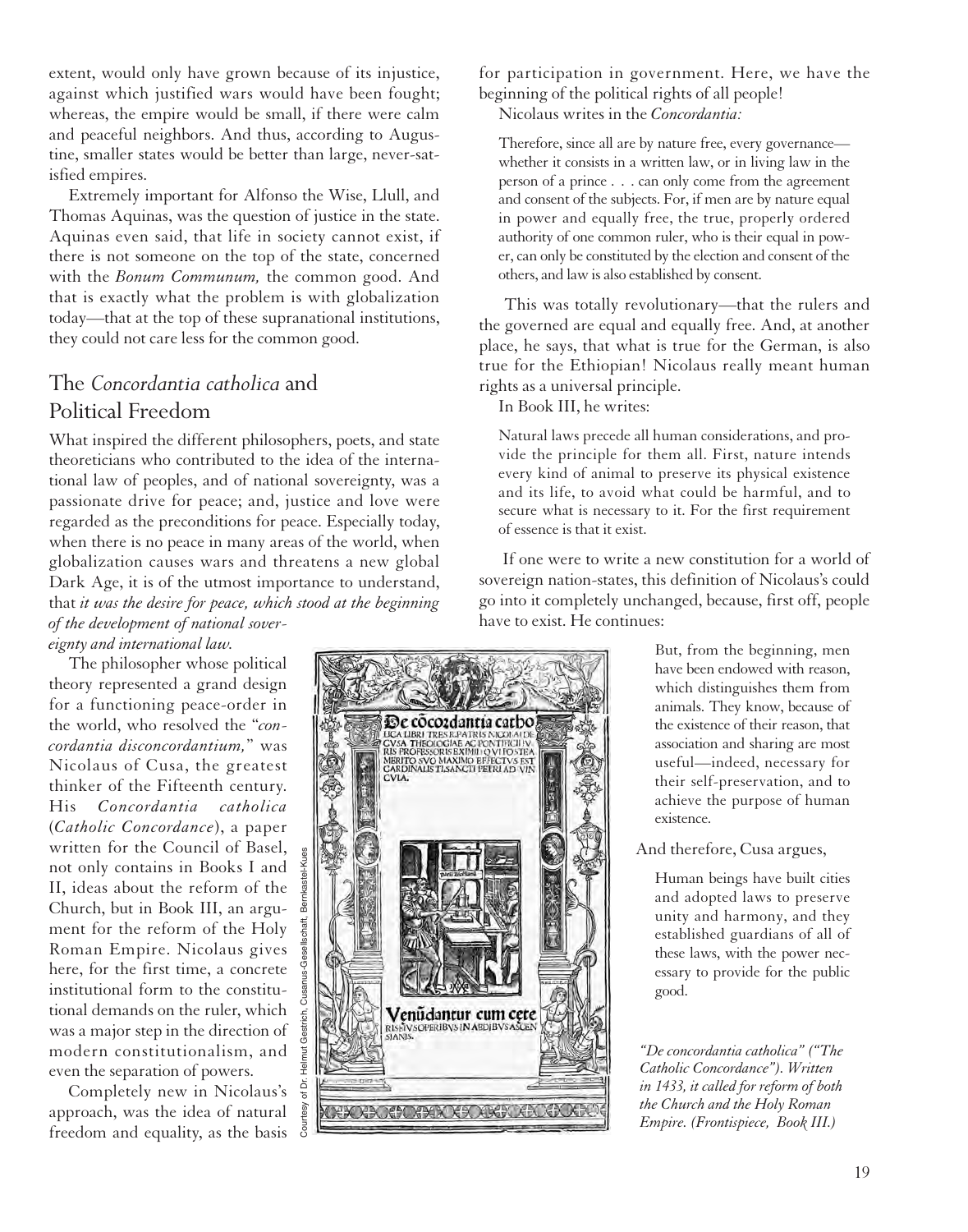Nicolaus then, in the clearest way, establishes the principle which separates the sovereign nation-state from the previous oligarchical forms of society, by defining the only legitimate source of power, as caring for the common good, to which all or a majority of people have to consent. He says,

All legitimate power arises from elective concordance and free submission. There is in the people a divine seed by virtue of their common equal birth and the equal natural rights of all men, so that the authority—which comes from God, as does man himself—is recognized as divine, when it arises from the common consent of the subjects. One, who is established in authority as representative of the will of all, may be called a public or common person, the father of all, ruling without haughtiness, or pride, in a lawful and legitimately established government.

While recognizing himself as a creature, as it were, of all of his subjects as a collectivity, let him act as their father, as individuals. That is the divinely ordained marital state of spiritual union based on a lasting harmony, by which a commonwealth is best guided in the fullness of peace toward the good of eternal bliss.

Now, is that not beautiful? I really enjoy reading this, to see that a constitution can be based on coherence with the common good, but that the ruler is also asked to act like a father to all, which obviously requires love.

Nicolaus then defines the representative system, in which the elected representatives enter a reciprocal legal relationship with both the government and the governed. He says:

For this purpose [the public welfare], the ruler should have the best qualified of his subjects chosen from all parts of his realm, to participate in a daily council with him. These counsellors ought to represent all the inhabitants of the realm. . . . These counsellors ought constantly to defend the good of the public which they represent, giving advice and serving as the appropriate means through which the king can govern and influence his subjects, and the subjects on proper occasion can influence him in return. The great strength of the kingdom comes from this daily council. The counsellors should be appointed to this task by agreement in a general meeting of the kingdom, and they should be publicly bound legally by oath to speak out openly for the public good.

Now, you heard yesterday in the panel on the fight for D.C. General Hospital, a living example, if all the citizens would publicly speak out for the common good as was done by Charlene Gordon or by Dr. Alim, then the state would function; and that is exactly what we have to accomplish.

Nicolaus wrote this groundbreaking work in 1433, and it took another 343 years, until these ideas of a representative system as the *only* practical way to defend the inalienable rights of the individual, were formulated in the American Declaration of Independence and the American Constitution.

But, for Nicolaus, this was only his first major work; his real breakthrough was still to come.

### Gifts of the Italian Renaissance

That Nicolaus was educated by the Brothers of the Common Life is quite probable, although it cannot be securely established. A great deal is known about his relationship to the pinnacle of the Italian Renaissance, which both influenced him, just as he inspired the best thinkers, philosophers, statesmen, and Popes, with his groundbreaking philosophical method, which was, on the one hand, in the Platonic tradition, but which also added a spectacular new dimension to the history of philosophical thought.

Nicolaus studied from 1417 to 1423 in Padua, so he was there when he was between 18 and 24 years old. Already, here, he came in contact with the most precious tradition of European civilization, which had been revived in Italy with Dante, Petrarch, and Boccaccio, who had started a *de facto* war against the dogmatic, scholastic teaching which dominated much of the academic life of Europe, by consciously reviving Plato and Classical Greek thinking.

Petrarch pointed out, that Plato's teachings were coherent with Christianity, while Aristotle's was not; He also attacked the influence of Averroes. Coluccio Salutati (1331-1406), who knew Petrarch, was, like all humanists, an avid collector of manuscripts; he became chancellor of Florence in 1375, the year of Boccaccio's death. Leonardo Bruni, who translated several of Plato's writings, and was, from 1427 onward, the chancellor of this city, and Poggio Bracciolini, who was chancellor from 1415 to 1422, were both pupils of Salutati, and represented the continuation of the Platonist, anti-Aristotelian tradition. Bracciolini had known Cosimo di Medici since the Council of Constance; Cosimo had also befriended Nicolaus there.

Another group of people, with whom Nicolaus was in contact during his studies in Padua, were his close friend Giuliano Cesarini, Ambrogio Traversari, and Aeneas Silvius Piccolomini, later Pope Pius II, all of whom were in this same tradition of Dante, Petrarch, and Boccaccio.

In Padua, Nicolaus also started his lifelong friendship with Paolo dal Pozzo Toscanelli (1397-1482), who wrote the famous letter to Fernão Martins, where he argued, that one could reach China and India by the sea route going west—which later was used by Columbus, and led to his discovery of the Americas. Through him, Nicolaus had also close contact with the great artists Leon Battista Alberti and Filippo Brunelleschi.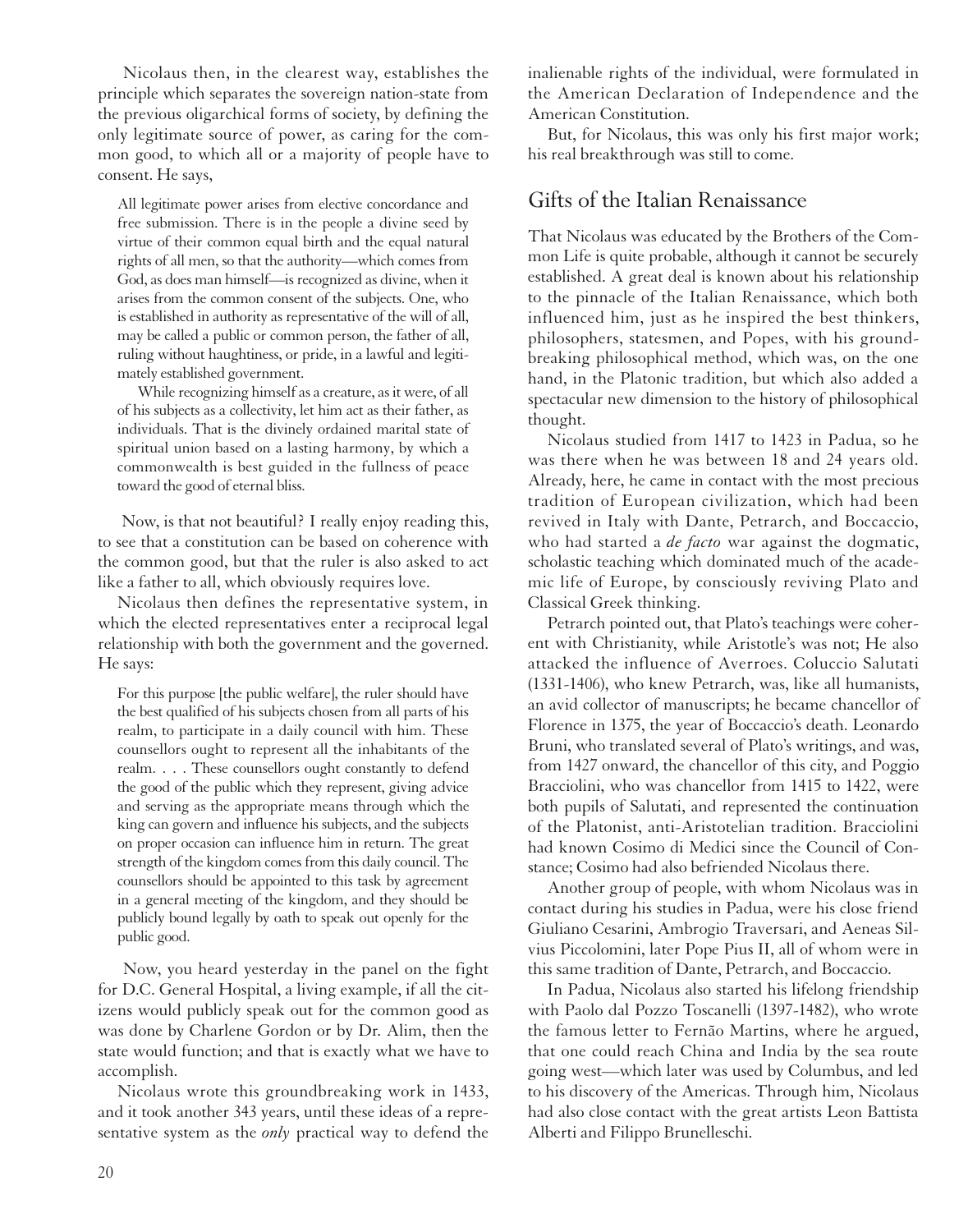

*The great Italian poets Dante Alighieri, Petrarch, and Boccaccio (shown left to right) launched a*

The translations by Bruni, Traversari, and others, of Plato and Aristotle, had already provoked profound debates about the Good, the value of poetry, and about the nature of the community, which represented the intellectual environment during Nicolaus's studies in Padua, which he clearly developed to a higher level in his *Concordantia catholica.* But, from 1437 onward, Nicolaus, mediated by his friend Cesarini, took over important functions in the Vatican, and from this moment on, the history of Nicolaus, that of the Renaissance Popes, and the cultural Renaissance, became extremely closely intertwined. Already in 1437, Nicolaus travelled to Byzantium, where apart from his diplomatic mission to accompany and bring back the delegation of 700 representatives of the Orthodox Church, including the Byzantine Emperor and the Patriarch, he was successful in finding the documents proving that the formulation of the "Filioque"—namely, that the Spirit emanates equally from the Father and the Son—had already been part of the creed in the early councils. As we have published, this proof played a very important role in the unification of the Church in the Councils of Ferrara and Florence.

Nicolaus had the closest contact with the 83-year-old Georgios Gemistos Plethon, who accompanied the Byzantine Emperor as an advisor. Plethon at that point knew the entirety of Plato, and naturally Proclus, and as a statesman in his own right, he intended a Renaissance based on Plato for Greece. In 1439, while in Florence, he wrote a sharp critique of Aristotle: Aristotle had misunderstood the Platonic ideas, he had denied God's creation of the world, and the existence of Providence, as well as the immortality of the soul, he had undermined ethics, and his theory was irreconcilable with Christianity.

Plethon, and Bessarion, the Archbishop of Nicea who also wrote polemically against Aristotle, sparked total excitement about Plato in Ferrara, and it was especially the famous doctor Ugo Benzi from Sienna, who was teaching in Padua during Nicolaus's stay there, organized these debates [SEE Figures 1 and 2]. Cesarini, to whom Nicolaus had dedicated the *Docta ignorantia* (*Learned Ignorance*), was the host of many of these lectures about Plato, which excited one of his listeners, Cosimo di Medici, in such a way, that he decided to found a Platonic Academy in Florence, and asked Plethon to translate the entire corpus of Plato.

Nicolaus had also direct contact with Cosimo di Medici, and Petrus Leonius (Pierleoni) from Spoleto, who was the personal doctor of Lorenzo di Medici, collected several of Cusa's writings and circulated them further.

Just to illustrate the unbelievable intellectual and cultural environment in which Nicolaus worked: He had close contact with Tommaso Parentocelli, later Pope Nicolaus V and the founder of the Vatican library, and Aeneas Sylvius Piccolomini, later Pope Pius II, and also Niccolo Albergati; he saw the works of Alberti, Fra Angelico, Donatello, Piero della Francesca, and Paolo Uccello, who had finished his frescos in S. Maria Novella in 1430, where Masaccio had completed his "Trinity" fresco, painted in perspective form, in 1427 [SEE Figures 3 and 4].

Piero della Francesca was in Florence from 1439 on. Ghiberti created the bronze doors to the Baptistery in Florence, his "Gates of Paradise" [SEE FIGURE 5]. Brunelleschi, in 1417, had created the first model of the cupola for the Dome of Florence Cathedral, which was completed in 1437, and already in 1429 he had made new constructions of San Lorenzo and the Pazzi Chapel in San Spirito [SEE Figure 6].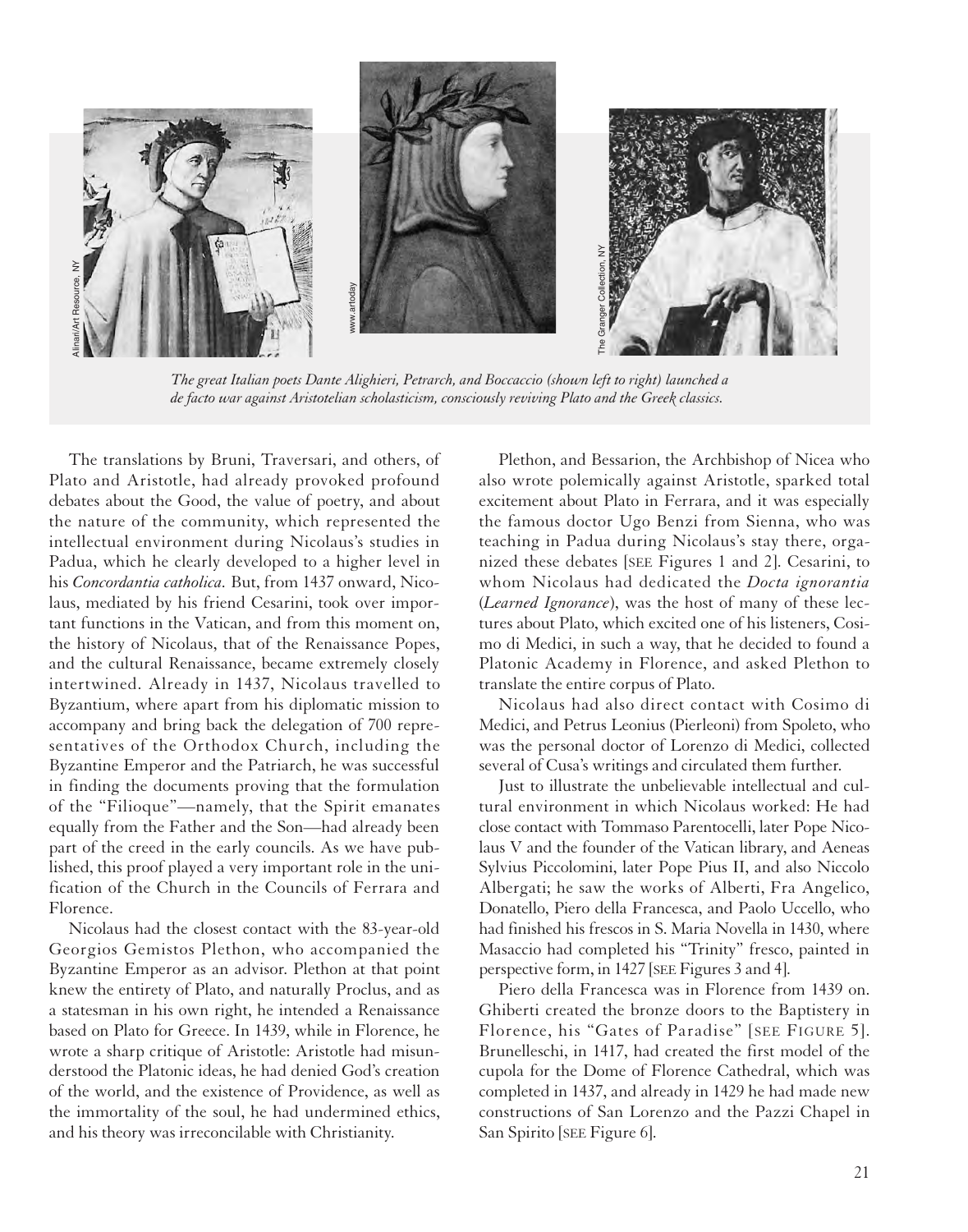## **The Classical Renaissance of Cusa's Italy**



FIGURE 3. *Piero della Francesca, "The Resurrection of Christ," Sansepulcro, Museo Civico (1455-1465).*



FIGURE 2. *"Journey of the Magi" murals by Benozzo Gozzoli adorn the walls of the Medici Palace in Florence. See Figure 1, p. 14, and front and back covers, this issue.*

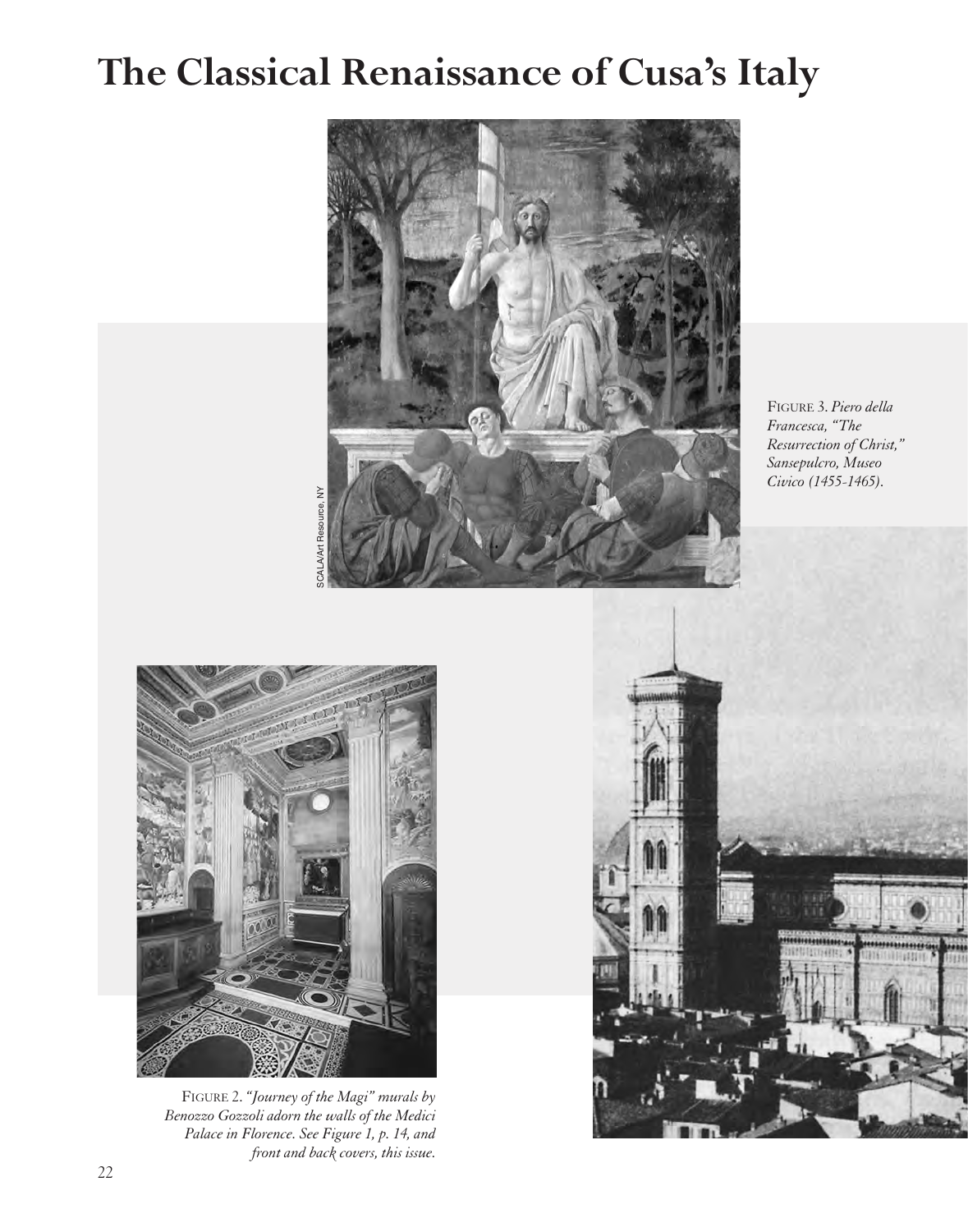

\*\*\*\*\*\*\*\* **Billitti** 

FIGURE 5. *Lorenzo Ghiberti, "Gates of Paradise," Baptistery doors, Cathedral of Florence (1430-1437).*

> FIGURE 4. *Masaccio, "The Trinity," Church of S. Maria Novella, Florence (1426).*



FIGURE 6. *Cathedral of Florence. The great Dome, designed by Filippo Brunelleschi, was the architectural and engineering marvel of the Renaissance. It was completed just before the 1437-39 Council.*

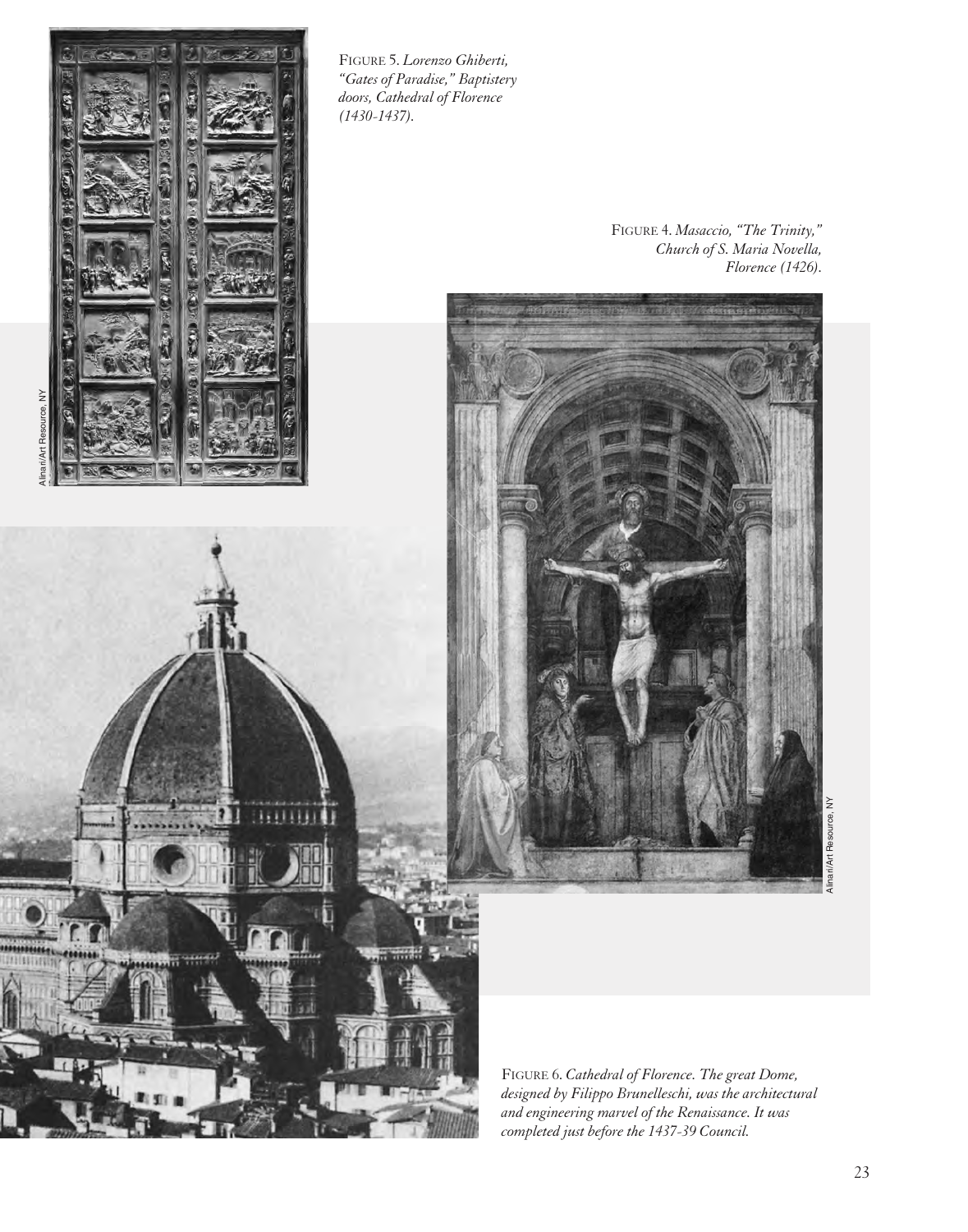Since the Italian, and especially, Florentine, Renaissance is a prime model, to study how a civilization can overcome a Dark Age, it is useful to look at how the different influences came together. Dante, Petrarch, and Boccaccio's influence created the foundation. From the beginning of the Fifteenth century, several great artists and philosophers created a new humanist movement. But it was the Councils of Ferrara and Florence, especially the contact with the Greek Platonic scholars, which gave this new movement its decisive boost.

### The 'Coincidence of Opposites'

This was the intellectual and cultural environment in which Nicolaus of Cusa made a conceptual breakthrough. He himself writes, that on the way back from Constantinople 1437-1438, he experienced an enlightenment, which allowed him to see all problems in a completely different light.

This was his unique "coincidence philosophy." He repeatedly stressed, that he was teaching something which had never been thought before. He insisted, that not one philosopher before him recognized the method of thinking embedded in the *coincidentia oppositorum.* Aristotle had put forward the idea, that contradictory statements could not be truthful at the same time. In a letter of Sept. 14, 1453, Nicolaus wrote, that the disallowance of contradictory statements had been the common axiom of all philosophy; Aristotle had said so merely in the most explicit form. All the philosophers had failed, the "great Dionysius" being the only exception in a couple of places.

If one takes the totality of Nicolaus's attacks on Aristotle together, there isn't much left of him. Nicolaus reduces him—the absolute master in the teachings of the scholastics in almost all universities—to someone who has the wrong method, who cannot find anything, while restlessly running back and forth, incapable of understanding Platonic ideas.

In the "Apologia Docta Ignorantia," a defense of his *Docta ignorantia* against the Heidelberg professor Johannes Wenck, who had accused him of pantheism, heresy, and confusion, Cusa writes:

Nowadays, the Aristotelian tendency dominates, which finds the coincidence of opposites, which one has to acknowledge to find the ascent toward mystical theology, to be a heresy.\* To those trained in this school, this approach seems to be totally nonsensical. They refuse it, as something completely opposite to their intentions. Therefore, it would be close to a miracle—as well as it would be a complete transformation of the school—if they were to abandon Aristotle, and reach a higher level.

Nicolaus then quotes Hieronymus quoting Philo, in basically making the point that logic, the Aristotelian method of thinking, is no better than the understanding (*ratio*) of an animal. Because, all understanding beings, humans and animals, are able to draw conclusions:

The methodological approach [i.e., the Aristotelian level of understanding–HZL] is necessarily limited between the starting point and the final point, and these opposing opposites we call contradictions. Therefore, for methodologically-proceeding thinking, the goals are opposite and separate.

Therefore, on the level of understanding, the extremes are separated, like the notion of the circle, which says that the center cannot coincide with the circumference, because the distance from the center point to the circumference is always the same.

But, on the level of the reasonable mind, who sees that, within unity, number, within the point, the line, and in the center, the circle is folded in, the convergence of unity and multiplicity, point and line, center and circumference, are reached in the vision of the mind, without methodological back-and-forth: That, you could see in the book "*De Coniecturis*" ("On Conjectures"), where I showed that God is even above the coincidence of the contradictory opposites, because, according to Dionysius, he is the opposite of opposites.

It is not very respectful, that Nicolaus talks here about the "methodological back-and-forth" of the Aristotelians! And what does he mean by their intentions? Then, Nicolaus continues:

After these words, the master reminded me to note, that learned ignorance, like a high tower, brings everyone to the level of vision. Because he, who is standing up there, has an overview of everything, for which the one moving over the field, looking for different traces, is searching; he also sees, how far the one searching, is getting closer or further away from what he is looking for. In this way, learned ignorance,

which belongs to the domain of the reasonable mind, judges the methodological approach of the thought process of the understanding.

The metaphor of the tower in which reason is selfconscious about itself, the searcher, and that which is searched, is a pedagogical device to help the mind think in an elevated way from above.

Another device is in "*De Beryllo*" ("On Beryllus"), the idea that "coincidence thinking" is like a lens, through which one can see that which was previously invisible. "Coincidence thinking" is not what is seen, it is the method of thinking.

\_\_\_\_\_\_\_\_\_\_\_\_

<sup>\*</sup> The idea of mysticism during Cusa's time, did not mean what it means today; it merely meant a complete devotion to the truth.–HZL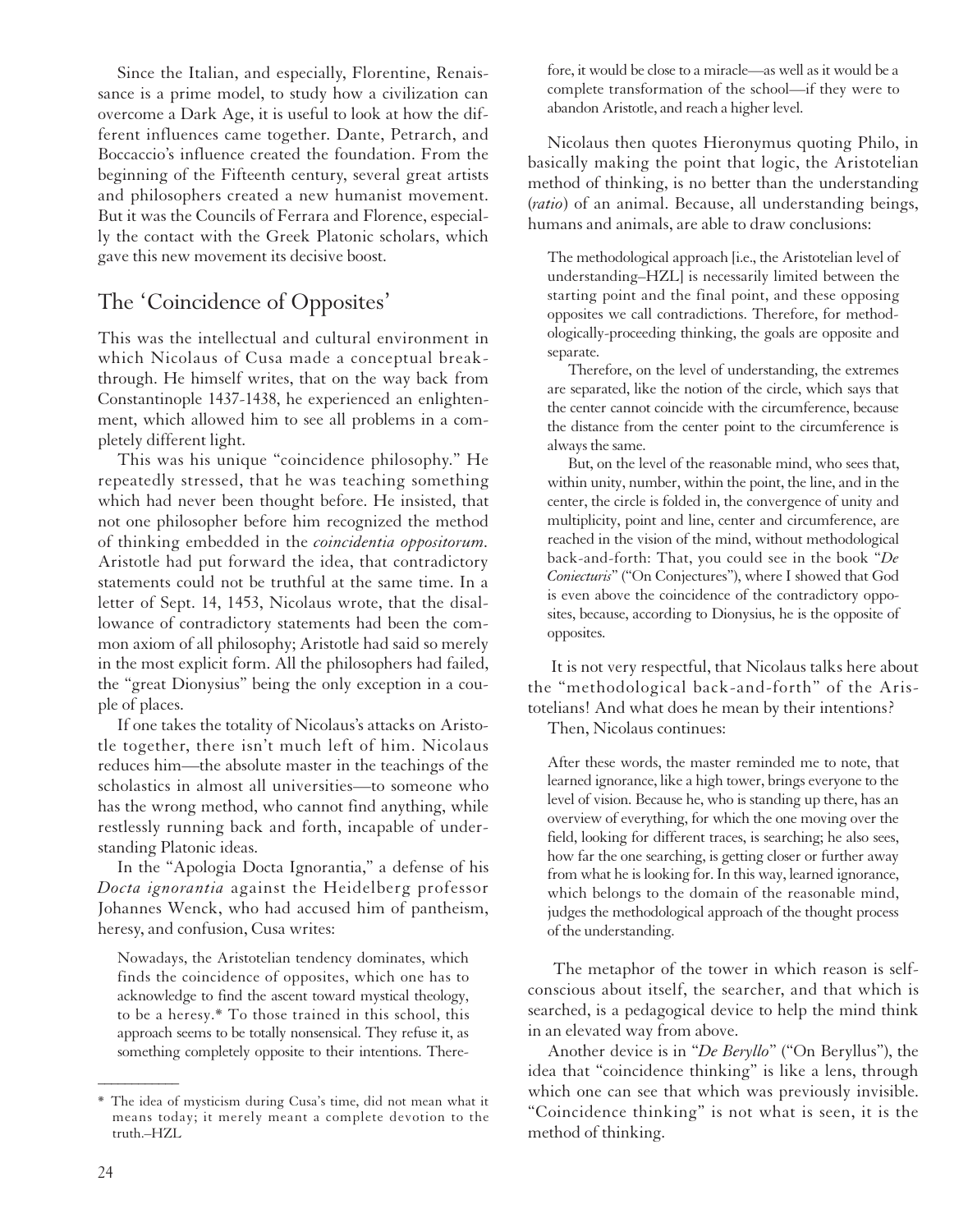In "*De Beryllo,*" Nicolaus describes the sensuous world as a book written for us, even created for us, in such a way that we can understand it from the way our cognition works. Nicolaus develops a truly subjective, cognitive approach here.

Other thinkers before Nicolaus had conceived the idea of a unity which precedes all contradictory statements. What makes "coincidence thinking" and the metaphor of beryllus as a lens different, is to show, how contradicting substantial causes coexist in a principled connectedness, before they separate into their differentiation.

If we have the beryllus, we see the opposites "*in principio convexio,*" before they exist in their duality. In the rectilinear, the Minimum of the acute angle, and the Maximum of the obtuse angle, coincide; before they separate into their contradictoriness, they are together in the rectilinear.

As we will see, this is no academic exercise; rather, Nicolaus is developing a method of thinking here, which has the most fundamental significance for the solution of political and religious problems. And, because Aristotle does not have a beryllus, he cannot think in an efficient way!

In the "Beryllus," Cusa escalates his attacks on Aristotle, even though he—Aristotle, that is—had talked about a third principle of natural occurrences, namely, the "*steresis,*" the "*privatio*" or "*Beraubung.*" But this had been merely an empty construct, it had not explained anything, only the absence of something. And, after Aristotle had introduced this worthless explanation, says Nicolaus, his scientific research got stymied. So Nicolaus concludes, that Aristotle therefore no longer has any significance for contemporary scientific studies! Which, at that point, was an absolutely, truly revolutionary statement.

### Evolution from Above

There is also a very specific evolutionary conception that Nicolaus's "coincidence thinking" has for the evolution of the universe, which emphasizes its unity. But, in a radical difference to absolute unity and "biggest-ness" ("*maximitas,*" which is God), the "*unitas universi*" is a "contracted multitude" ("*unitas contracta*"), the incarnation of "unified multitude" ("*maximum contractum*").

In this universe, there exists a hierarchical order of higher and lower species, which develop into each other for multiple individual differentiations, but which are nevertheless each separated by a "species gap." Nicolaus says, that no animal, by itself, can become reasonable. But, if some animal were educable in such a way (*capax*) that it could develop insight into the insight of man, and would prove this through its actions, then it would no longer be just an animal.

Nicolaus says, that no individual of any kind, so long as it

is no more than an individual of its kind, has actualized the maximum perfection of its capacity. For man, this means that he has to be "snatched up," and mixed with the spiritual nature. Analogously, the inorganic is in relation to the plant, and the vegetative to the animal-like. The potentiality of the lower only realizes its perfect fulfillment through its introduction into a higher principle of being.

But the fascinating thing is that, what the late Professor Haubst calls the "biogenetic law of evolution," the "maximization principle" of Cusa, does not work from below upwards. Evolution is not understood as starting with the most primitive forms, to then become more differentiated, which is what today's mechanistic theory of evolution suggests, but it occurs from above. In "*De Mente*" ("On Mind"), Nicolaus develops that God's knowledge only descends downward into the nature of the mind; further down in the scale of things, it only descends through the mind. "*Mens,*" the mind, is the image of God, but at the same time, the original image of all successive creatures.

This puts man in an extraordinary position in the universe: The world-creating mind—God—has only one avenue to the world, the human mind! This is not only a theory of cognition, this is a theory of world formation, of genesis, in which the mind has an irreplaceable mediative role! This is exactly the same idea, as when LaRouche says, that the universe "obeys" the cognitive powers of the mind!

Professor Haubst even reads Cusa in this way, that for Nicolaus the universe finds its fulfillment of meaning only in the designation of man. In that sense, for the universe, man is irreplaceable. The universe needs man to have meaning. Without man, the universe would be only a torso. If the universe is not merely to end somehow, its sense designation and perfection can only be the divinely creative activity of the human mind.

In "*De Mente,*" Nicolaus writes, that number is a coincidence of unity and multiplicity. Here, we see that he does not restrict "coincidence thinking" to theological questions. These numbers are constitutive, because the eternal mind has created the world in a number-like way, as a composer composes. It is mind, as mind, which creates number, and everything else. The world is the music of the eternal mind, which causes proportions, and therefore the beauty of the things of the world. We recognize an idea here, which we find again in Kepler.

In "*De Mente,*" Cusa describes the infinite perfectibility of the mind, which creates motions bringing order into the world, and in this way finds out its own laws of cognition.

As I said, this method of thinking, "from above," from the "*coincidentia oppositorum,*" is a universal methodological concept, applicable to all aspects of life. The most farreaching discussion of this idea we find in "*De visione dei*" ("On the Vision of God"), a book written for the monks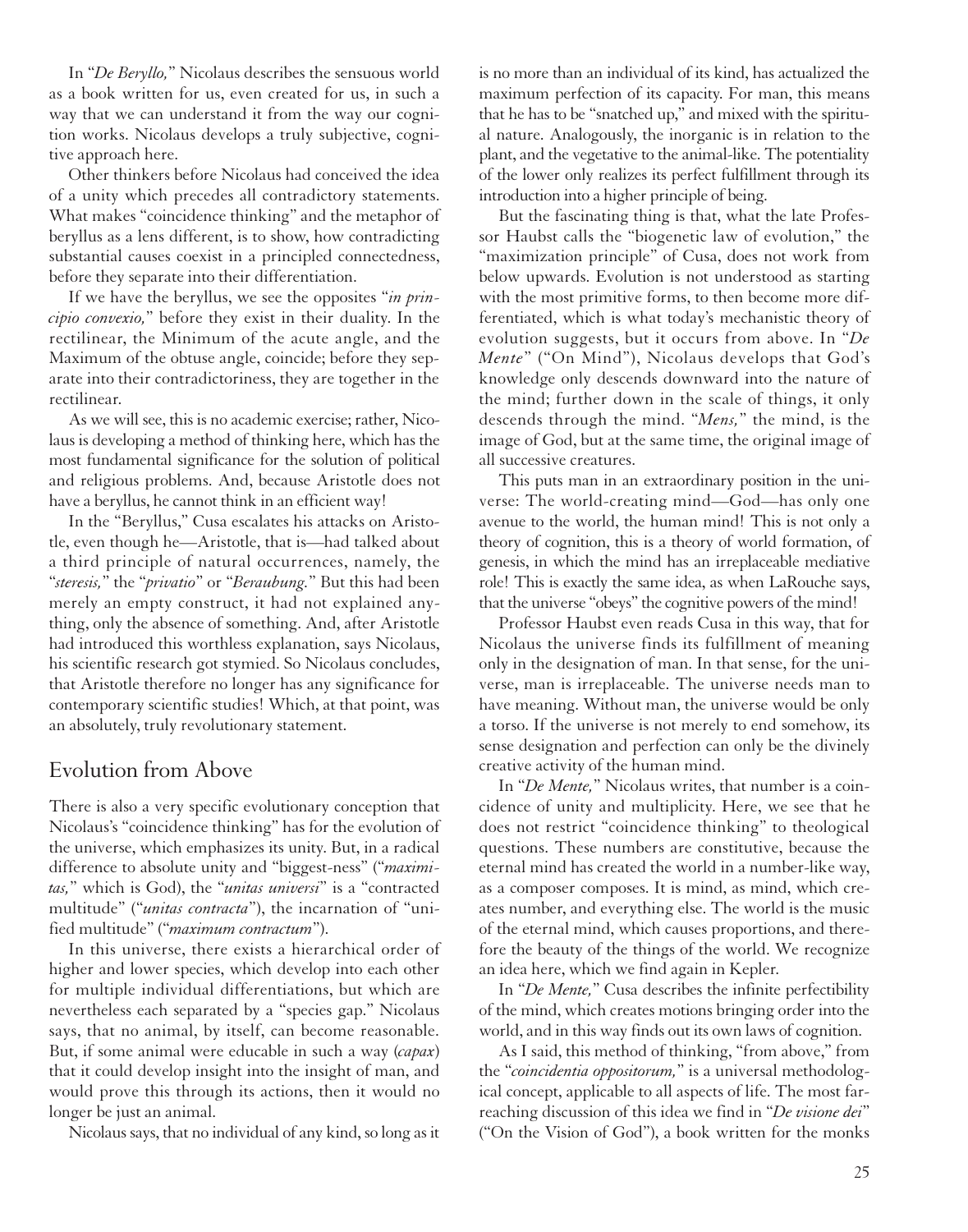of Tegernsee, who were his close friends. It is probably the most intimate of all of Cusa's writings [SEE Figure 7]. Plato had made the argument that, in order to be truly free and philosophize, you have to be among friends, because if you are together with people who are not your friends, you cannot speak freely, you have self-protection and guard yourself, and that blocks the ability of the mind to really come to the truth. So Nicolaus wrote this book "*De visione dei*" for his friends, the monks, and it clearly represents his innermost thoughts. Just because it was so intimate and loving, this book was already in the Fifteenth century one of the most read of his writings—it reminds me very much of the spiritual exercises of the Pope,



described by the Vietnamese Bishop Nguyen Van Thuan. It is about the question, how to train the mind to think from the level of the highest truth. In this case, he uses the notion that God, the "opposite of opposites," is "behind the wall" of the *coincidentia oppositorum;* that you have to elevate your mind to that divine level, to be able to tackle all problems from the highest level descending.

### The Peace of Faith

Complementing "*De visione dei,*" one must see another of his books, *De pace fidei* (*On the Peace of Faith*), written in the same year, 1453. Here you can see, that "coincidence thinking" is not some esoteric, far-away or mystical (in the modern sense) way of dreaming, but has the most dramatic political implications. For, on May 29, 1453, Sultan Mohamed II, who was known as "the Conqueror," had his most spectacular success: the takeover of Constantinople.

The West saw the fall of Constantinople as a total threat. Even the humanist Aeneas Silvius Piccolomini wrote to Pope Nicholas V, saying his hand trembled while writing these words, and he could not speak for the pain: "What a misery for Christendom! The fountain of the Muses has dried out. This was the second death of Homer and Plato." Reactions to the reports of what happened in Constantinople were those of terror.

FIGURE 7. *Albrecht Dürer, "Self-Portrait in a Fur Cloak" (1500). This self-portrait ("as Christ") is thought to have been inspired by "De visione dei," where the image of a portrait whose eyes seem to focus on each of a group of monks standing before it, is presented as a metaphor for God's relationship to each individual man.*

Let me begin with a quote from the Cusa scholar Erich Meuthen, where he reports how descriptions of the fall of Constantinople were received in the West:

First of all: Horror about the carnage. The West's image of the Turk was painted as a shrill mixture of blood-thirst, bestial cruelty, and perversion. The reports from Constantinople corresponded to what was considered to be

certain anyway, yes, it could be aggravated: Blood was flooding the ground, as if it had rained, like water in the streets, blood was flowing. Children had been killed before the eyes of their parents, noble men slaughtered like animals, priests mutilated, monks tortured to death, holy virgins raped, mothers and daughters dishonoured. It is reported that Mohamed the Conqueror forced the Emperor's daughter in his bed on the night of his victory. He wishes to convert her to his belief. She stands firm. Now, he drags her to the Hagia Sophia, toward a statue of the Madonna, which is used as a chopping block for executions. He shows her, how Christians are being beheaded here, rips her clothes off, and orders the girl to be beheaded on top of the Madonna, and sends her head to Emperor Constantine.

Desecration of man and God in one. Churches are vandalized, altars profaned, reliquaries dispersed to the winds, the Holy of the Holies desecrated,

### and so on.

This happened in the Fifteenth century, but it is happening today in the Middle Est and many other places, in Africa, in the Balkans. And just now, just to help you to celebrate the birthday of Nicolaus, the Pope went on this truly historic mission to the Middle East, and two days ago he made a statement, and he said, Look, I ask for forgiveness for the crimes and the cruelties committed by the Crusaders in the Thirteenth century. Which I think is a truly noble gesture, that he is almost on a personal mis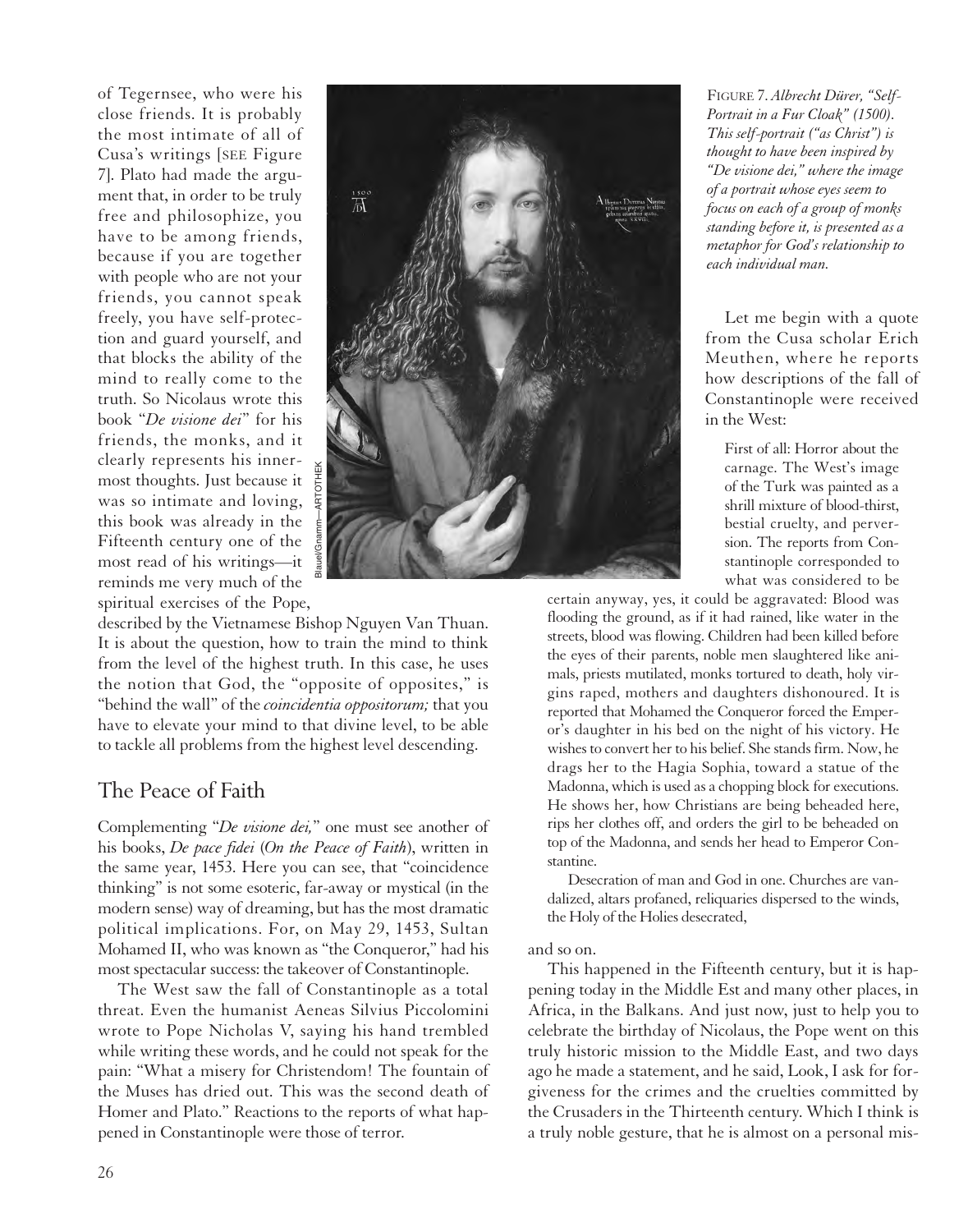sion to counter what is being done by Bush and Sharon, to bring peace to the Middle East, to make an effort to overcome this terrible danger of war, of which he is absolutely aware. Today, he's going to a mosque, which houses the tomb of John the Baptist. It's the first time that a Pope has ever gone to a mosque. So, you know, this is not theoretical, academic stuff from many centuries away; this has the highest political significance if we want to find peace.

Now, modern historians refute these horror stories, and say that Mohamed II did not intend to destroy the city. On the contrary, they say that he reconstructed public buildings, and that he brought groups of Muslims, Christians, and Jews into the city for resettlement, and sponsored the arts and the sciences. That may be historically true; I only mention this quotation, to show you that these horror stories were the image the West had at the time of what had happened.

It is all the more amazing, to see the elevated, lofty view which Nicolaus presents in *De pace fidei,* about the peace of belief, of faith, knowing it was written under the impression of the terrible reports I mention above.

Nicolaus begins *De pace fidei* with the following words:

### Pope John Paul II on Nicolaus of Cusa

In a beautiful message sent to Bishop Leo Schwarz<br>in Trier, Germany on May 15, on the occasion of n a beautiful message sent to Bishop Leo Schwarz the 600th birthday of Nicolaus of Cusa, Pope John Paul II pays homage to Cusanus in a way no Pope has done before him. The Pope writes, "Nicolaus Cusanus, with his world of ideas, despite the distance of time, has a message to give to all those who on the first Pentecost asked St. Peter: 'What should we do?'" The Pope stresses that the life of Nicolaus Cusanus can give us some guiding principles in answer to that question today.

He calls him "this great personality of the Church," who received his main education in Heidelberg, Padua, and Cologne, and whose heart was filled with the desire to serve the Church. The Pope recounts Cusanus's participation in the Council of Basel, and how he broke from the conciliarism of that Council to engage in many "diplomatic missions as well as initiatives to reform the Church": "He was member of the small delegation which went to Constantinople and which brought the Greek delegation—with the Emperor heading it—to the Union Council in Ferrara and Florence."

When Basel elected an anti-Pope, Cusanus, the Pope writes, urged the German dukes to give up their neutrality and to recognize Eugene IV as Pope. He became a Cardinal in 1448 and made trips as Papal legate throughout Germany to promote reforms of the Church and the monasteries. Aside from being an "excellent organizer," the Pope says, Nicolaus Cusanus understood himself as a "spiritual man," and he completely sacrificed his life as somebody living in the succession of the "Good Shepherd." He was actively

engaged in "exploring the treasury of the Holy Scripture and interpreting the Biblical word with the help of theological and philosophical ideas, so as to make them transmissible in a pedagogical way."

He mentions Cusanus's role in the negotiation with the Hussites, his efforts to end the Hundred Years War between France and England, and his 1459 proposal for General Reform of the Church. He then stresses that one cannot talk about Cusanus, without "mentioning the gigantic scientific work which he left behind," his library in Bernkastel-Kues being a living example of this: "Through his genial ideas, the Cardinal was inspired to think further ahead, and he laid out ideas which are efficient up to this day, or merit being taken up again, in Astronomy, Mathematics, Natural Sciences, Medicine, Geography, Law, but especially in Philosophy and Theology." Of his many writings, the Pope mentions "On the Hunt for Wisdom."

Christ, the Pope stresses, was the main axis of Cusanus's thinking. The Pope uses the image of two elliptical points: the triune God and Jesus Christ, God-become-man. It was this message, the Pope says, which Cusanus wanted to transmit to non-Christians such as the Muslims and Jews. He "looked for a common basis in many religions while respecting the diversity."

Lastly, the Pope emphasizes the quality of "*Caritas,*" in the spirit of "*Devotio moderna,*" in Cusanus, which is demonstrated by his Founding of the "*Armen Hospiz*" (House for the Poor). "What Cusanus left behind" is an "obligation for the Church on its way into the third millennium," the Pope concludes. *—WFW*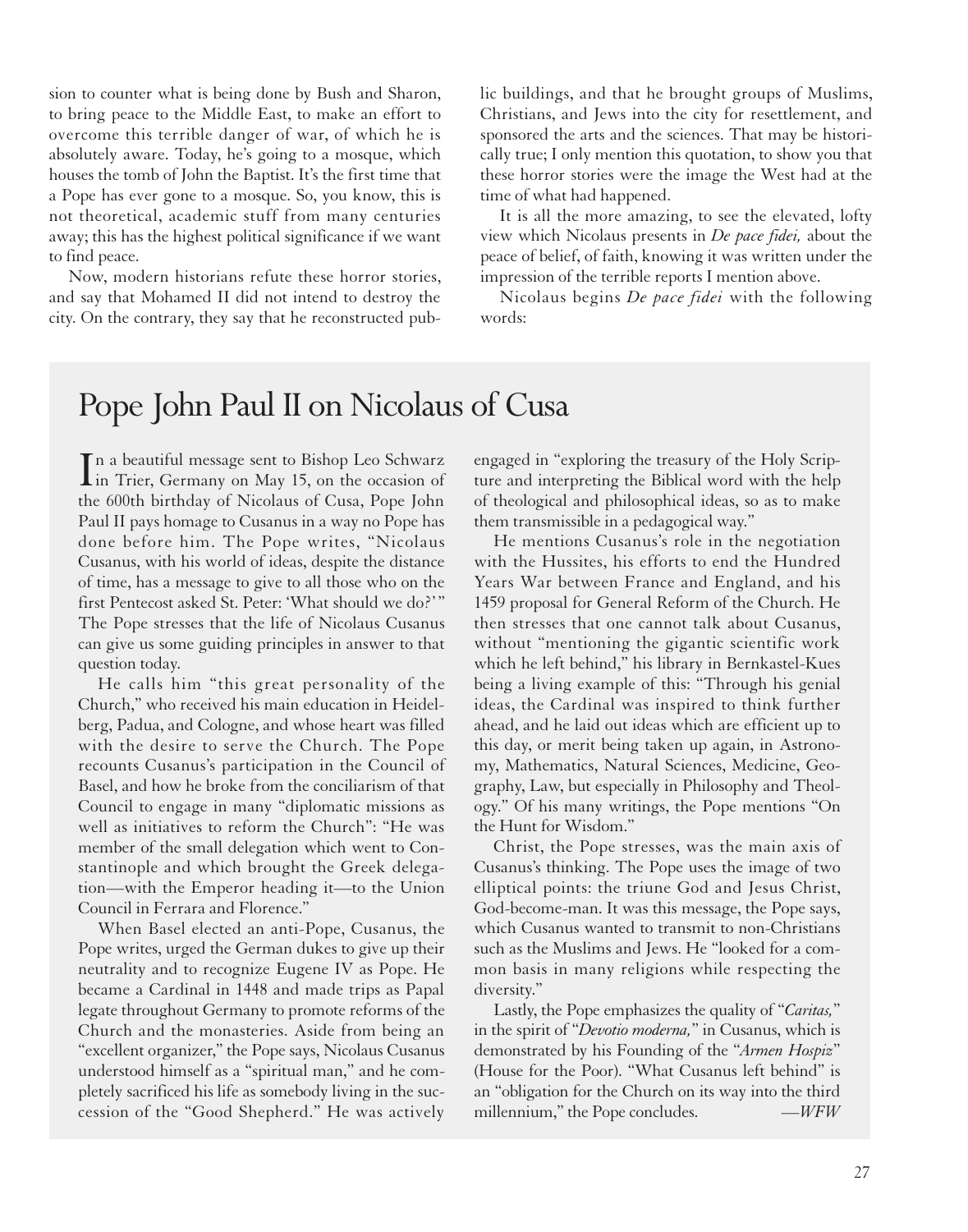News of the atrocities which have recently been perpetrated by the Turkish king in Constantinople and have now been divulged, has so inflamed a man, who once saw that region, with zeal for God, that amongst many sighs he asked the Creator of all things if in His kindness he might moderate the persecution, which raged more than usual on account of diverse religious rites. Then it occurred that after several days—indeed on account of lengthy, continuous meditation—a vision was manifested to the zealous man, from which he concluded that it would be possible, through the experience of a few wise men who are well acquainted with all the diverse practices which are observed in religions across the world, to find a unique and propitious concordance, and through this to



constitute a perpetual peace in religion upon the appropriate and true course.

Cusa then has representatives of seventeen religions and countries participate in a dialogue with the "divine Word," asking for help, because, they say, "This rivalry is on account of You, whom alone all venerate in all that they seem to adore."

So, these representatives of seventeen religions and countries go to God and say, Look, we are only killing each other because of you, because we all think that we do your work. Please help us to overcome this terrible contradiction.

Interestingly, in the beginning of the dialogue Nicolaus presents a no-illusions view about the oligarchical power structures of his time. One should consider, he says, that most human beings are forced to spend their lives in misery and great strain. On top of this, they live in slavish dependency upon their rulers. Therefore, almost none of them has the leisure to make use of his freedom of will, and arrive at consciousness of himself. Worries about the physical condition and services they have to perform distract them too much. Therefore, they do not get to search for the hidden God. But, if a union of wise men, coming from all the different religions, were to come together, it would be easy to find a solution.

The approach Nicolaus then develops, really reflects the "vision from above." He says, that religious warfare is *Manuscript title-page, De pace fidei (On the Peace of Faith), written in response to the fall of Constantinople in 1453.*

due to some hitherto undiscovered flaws in the self-understanding of the religions. One mistake had been not to differentiate between the prophet, and God himself; secondly, they had mixed up traditions to which they were accustomed, with the Truth.

So, basically, the differences exist merely in rites, and not in what is essential.

Now, this is a truly mind-boggling approach, because, who could possibly argue, that the prophets were on the same level as God? So, if you say that the differences are only because of the different circumstances of the different prophets, who are not identical to God, and that the dif-

ferent traditions are not the same thing as the Truth, it is obviously easy to find a solution.

Then, the oldest of the participating philosophers, a Greek, asks: But, how should we bring the manifold of religions to one unity, since our people have defended their religion with blood, and they hardly will be willing to accept a new, unified religion?

The divine Word answers: You should not introduce a new religion. But, you should yourselves comprehend, and then show to the peoples, that the true religion is presupposed *before* all other religions. The unity is *before* the separation occurs.

Since the divine Word is talking to the wise men as philosophers, they can all agree, that there is only one wisdom. He does not talk to them as representatives of different religions, and therefore he can reach them on the level of reason, on a different level.

The peace-bringing new unity of religion is not— Nicolaus is very emphatic on this—some synthetic new belief, but what reason tells all who become conscious of its premises. Thus, the Greek philosopher reacts excitedly about the "*spiritus rationalis,*" which is capable of "*capax artitium mirabilium*"—the ability of the mind to participate in the most beautiful creations of art—and what follows is a hymn on the perfectibility of the human spirit. If this spirit is oriented to wisdom, then man gets closer and closer to it. We never reach absolute wisdom, but we